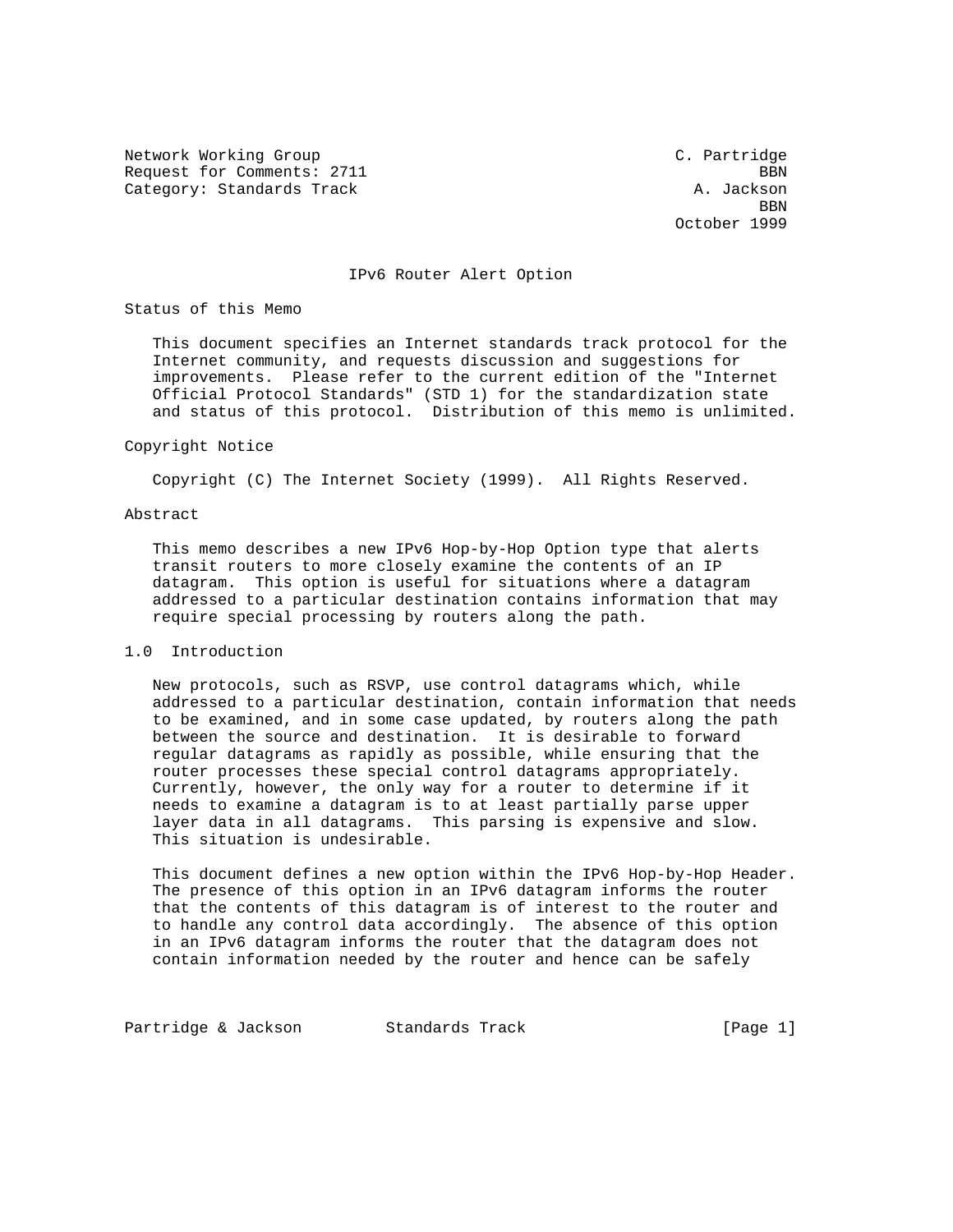routed without further datagram parsing. Hosts originating IPv6 datagrams are required to include this option in certain circumstances.

 The key words "MUST", "MUST NOT", "REQUIRED", "SHALL", "SHALL NOT", "SHOULD", "SHOULD NOT", "RECOMMENDED", "MAY", and "OPTIONAL" in this document are to be interpreted as described in [RFC-2119].

## 2.0 Approach

 The goal is to provide an efficient mechanism whereby routers can know when to intercept datagrams not addressed to them without having to extensively examine every datagram. The described solution is to define a new IPv6 Hop-by-Hop Header option having the semantic "routers should examine this datagram more closely" and require protocols such as RSVP to use this option. This approach incurs little or no performance penalty on the forwarding of normal datagrams. Not including this option tells the router that there is no need to closely examine the contents of the datagram.

### 2.1 Syntax

The router alert option has the following format:

 +-+-+-+-+-+-+-+-+-+-+-+-+-+-+-+-+-+-+-+-+-+-+-+-+-+-+-+-+-+-+-+-+ |0 0 0|0 0 1 0 1|0 0 0 0 0 0 1 0| Value (2 octets) | +-+-+-+-+-+-+-+-+-+-+-+-+-+-+-+-+-+-+-+-+-+-+-+-+-+-+-+-+-+-+-+-+ length = 2

 The first three bits of the first byte are zero and the value 5 in the remaining five bits is the Hop-by-Hop Option Type number. [RFC-2460] specifies the meaning of the first three bits. By zeroing all three, this specification requires that nodes not recognizing this option type should skip over this option and continue processing the header and that the option must not change en route.

 There MUST only be one option of this type, regardless of value, per Hop-by-Hop header.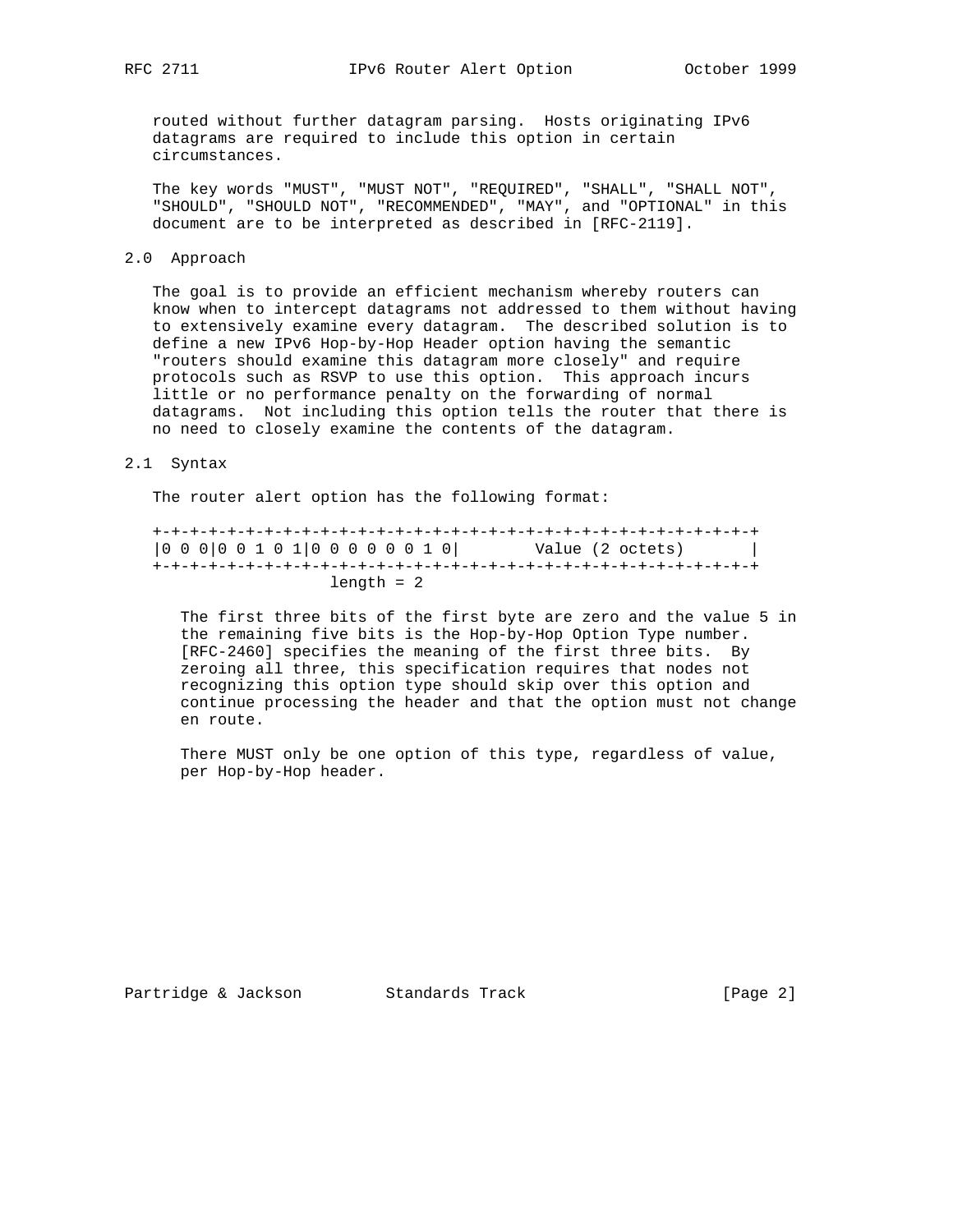Value: A 2 octet code in network byte order with the following values:

| Datagram contains a Multicast Listener Discovery |
|--------------------------------------------------|
| message $[RFC-2710]$ .                           |
| Datagram contains RSVP message.                  |
| Datagram contains an Active Networks message.    |
| 3-65535 Reserved to IANA for future use.         |

### Alignment requirement: 2n+0

 Values are registered and maintained by the IANA. See section 5.0 for more details.

### 2.2 Semantics

 The option indicates that the contents of the datagram may be interesting to the router. The router's interest and the actions taken by employing Router Alert MUST be specified in the RFC of the protocol that mandates or allows the use of Router Alert.

 The final destination of the IPv6 datagram MUST ignore this option upon receipt to prevent multiple evaluations of the datagram. Unrecognized value fields MUST be silently ignored and the processing of the header continued.

 Routers that recognize the option will examine datagrams carrying it more closely to determine whether or not further processing is necessary. The router only needs to parse the packet in sufficient detail to decide whether the packet contains something of interest. The value field can be used by an implementation to speed processing of the datagram within the transit router.

 Observe that further processing can involve protocol layers above IPv6. E.g., for RSVP messages, the datagram will have to undergo UDP and RSVP protocol processing. Once the datagram leaves the IPv6 layer, there is considerable ambiguity about whether the router is acting as an IPv6 host or an IPv6 router. Precisely how the router handles the contents is value-field specific. However, if the processing required for the datagram involves examining the payload of the IPv6 datagram, then the interim router is performing a host function and SHOULD interpret the data as a host.

Partridge & Jackson Standards Track [Page 3]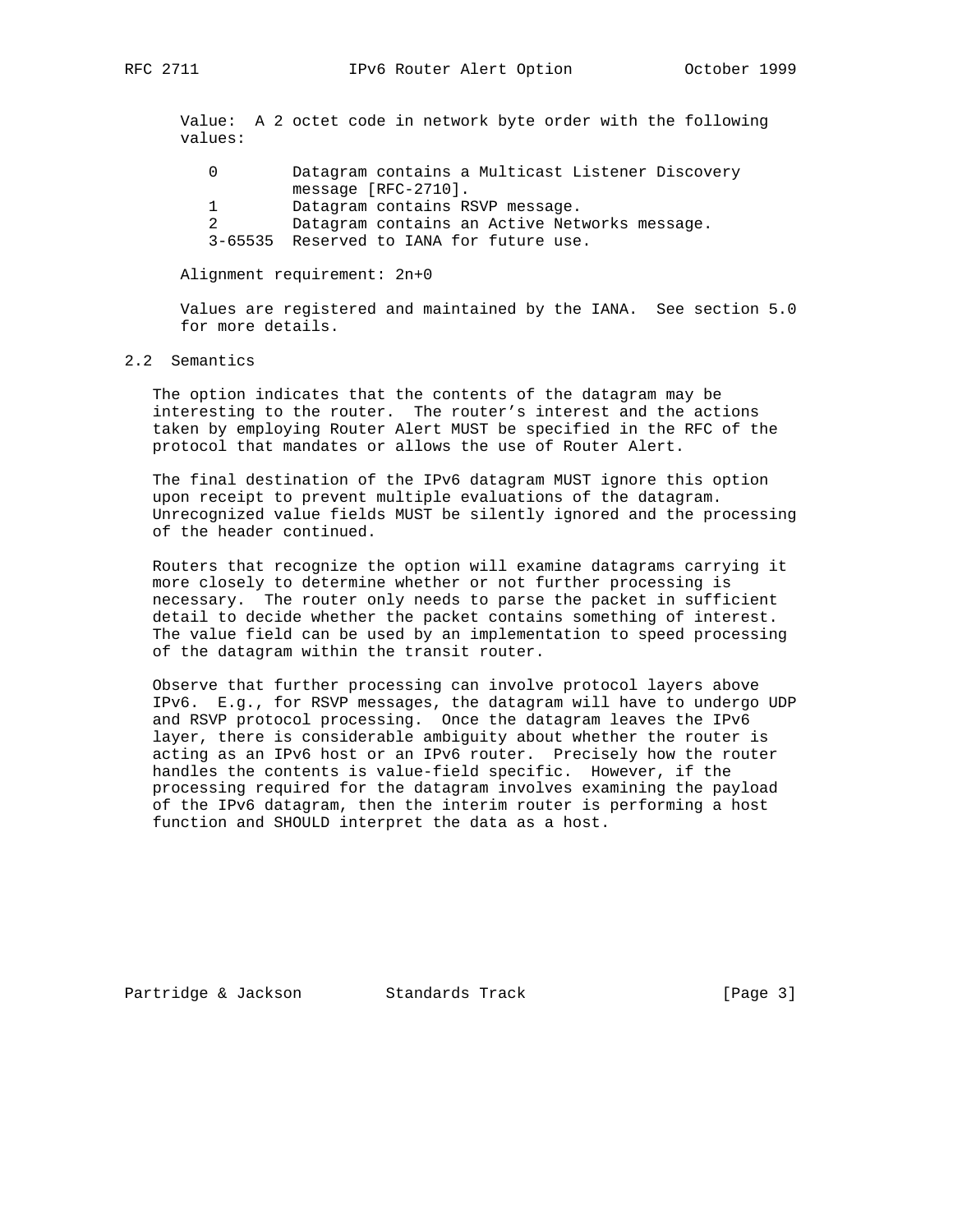### 3.0 Impact on Other Protocols

 For this option to be effective, its use MUST be mandated in protocols that expect routers to perform significant processing on datagrams not directly addressed to them. Routers are not required to examine the datagrams not addressed to them unless the datagrams include the router alert option.

 All IPv6 datagrams containing an RSVP message MUST contain this option within the IPv6 Hop-by-Hop Options Header of such datagrams.

### 4.0 Security Considerations

 Gratuitous use of this option can cause performance problems in routers. A more severe attack is possible in which the router is flooded by bogus datagrams containing router alert options.

 The use of the option, if supported in a router, MAY therefore be limited by rate or other means by the transit router.

### 5.0 IANA Considerations

 The value field described in Section 2.1 is registered and maintained by IANA. New values are to be assigned via IETF Consensus as defined in RFC 2434 [RFC-2434].

6.0 Notice on Intellectual Property

 The IETF takes no position regarding the validity or scope of any intellectual property or other rights that might be claimed to pertain to the implementation or use of the technology described in this document or the extent to which any license under such rights might or might not be available; neither does it represent that it has made any effort to identify any such rights. Information on the IETF's procedures with respect to rights in standards-track and standards-related documentation can be found in BCP-11. Copies of claims of rights made available for publication and any assurances of licenses to be made available, or the result of an attempt made to obtain a general license or permission for the use of such proprietary rights by implementors or users of this specification can be obtained from the IETF Secretariat.

 The IETF invites any interested party to bring to its attention any copyrights, patents or patent applications, or other proprietary rights which may cover technology that may be required to practice this standard. Please address the information to the IETF Executive Director.

Partridge & Jackson Standards Track [Page 4]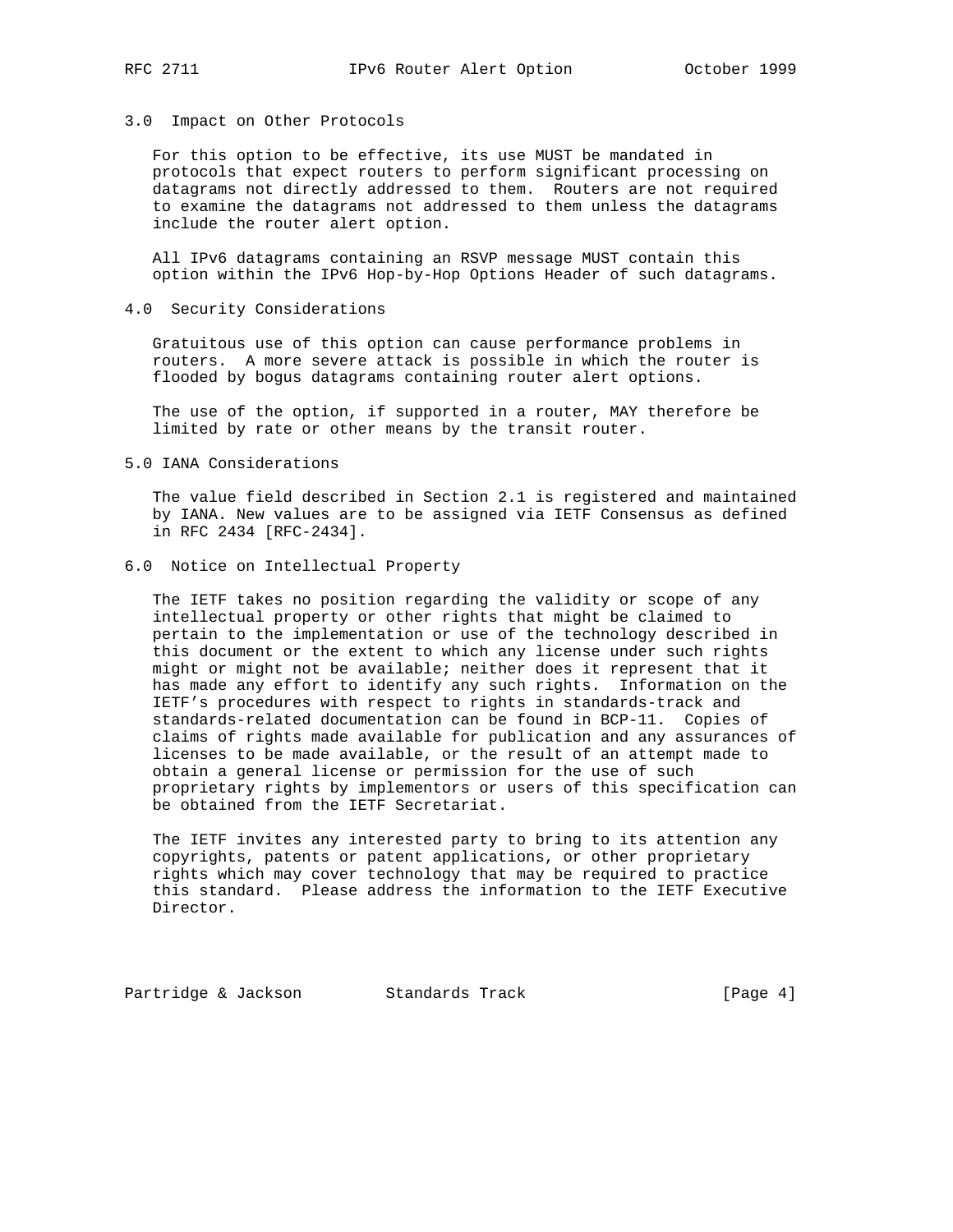# 7.0 References

- [RFC-2119] Bradner, S., "Key words for use in RFC's to Indicate Requirement Levels", BCP 14, RFC 2119, March 1977.
- [RFC-2205] Braden, B. (ed.), Zhang, L., Berson, S., Herzog, S. and S. Jamin, "Resource ReSerVation Protocol (RSVP)", RFC 2205, September 1997.
- [RFC-2434] Narten, T. and H. Alvestrand, "Guidelines for Writing an IANA Considerations Section in RFCs", BCP 26, RFC 2434, October 1998.
- [RFC-2460] Deering, S. and R. Hinden, "Internet Protocol, Version 6 (IPv6) Specification", RFC 2460, December 1998.
- [RFC-2710] Deering, S., Fenner, W. and B. Haberman, "Multicast Listener Discovery (MLD) for IPv6", RFC 2710, October 1999.

6.0 Authors' Addresses

 Craig Partridge BBN Technologies 10 Moulton Street Cambridge, MA 02138 USA

 Phone: +1 (617) 873-3000 EMail: craig@bbn.com

 Alden Jackson BBN Technologies 10 Moulton Street Cambridge, MA 02138 USA

 Phone: +1 (617) 873-3000 EMail: awjacks@bbn.com